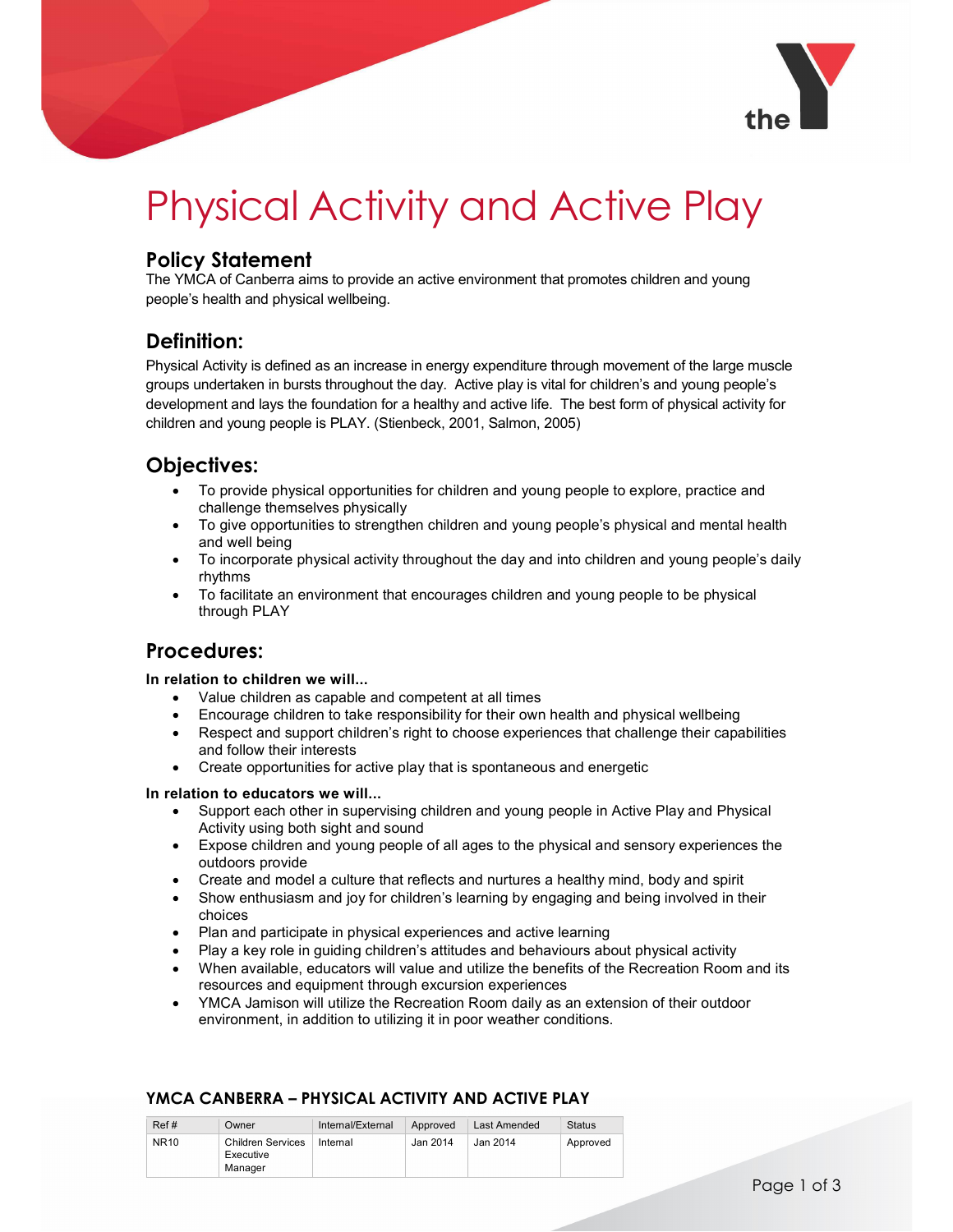

#### In relation to families we will...

- Listen and learn from families to draw on and acknowledge their strengths and support them alongside their child or young person
- Value their support, time and input into the program, curriculum and physical learning experiences
- Provide a hygienic environment that respects each child and young person's right to a healthy wellbeing
- Enable each family to develop a sense of belonging and inclusion in the environment
- Respect the uniqueness of each family and get to know and understand their culture, lifestyle and beliefs without judgement

#### In relation to program and curriculum we will...

- Provide moments of intentional teaching through strategies such as role modelling and demonstration to expand on children's physical strengths and emotional well being
- Provide infants, toddlers and young children with appropriately challenging and exciting physical activity opportunities
- Discuss health and safety issues with the children and young people to involve them in developing guidelines to keep the environment safe for all
- Implement experiences that increase their competency in movement, balance, dance and drama
- Respect, guide and support children and young people's choices and challenges
- Provide language and music experiences that explore a wide range of traditional, contemporary and cultural learning opportunities
- Implement programs that are socially inclusive of gender, age, ability, economic status, language, culture and religion
- Provide experiences which include both spontaneous and occasional bursts of energy
- Provide opportunities to extend their physical motor development
- Provide experiences with an understanding of each individual child in care, their interests and strengths
- Implement a curriculum that prepares, involves, stimulates and extends children's physical strength
- Provide active and challenging experiences that will facilitate opportunities for growth in individuals self esteem

#### In relation to safety and supervision we will...

- Provide a space that enables children with space to move around, confidently and safely
- Ensure educator's capabilities to support and supervise children and young people accordingly through professional development
- Monitor and supervise equipment that has increased challenge and risk play experiences where required
- Ensure all equipment and resources are safe and in good condition by conducting a daily safety checklist
- Use the Cancer Councils SunSmart guidelines when children are engaged in active play outside
- Ensure any fixed play equipment meets the current Australian Standards Guidelines as outlined by Kidsafe

#### YMCA CANBERRA – PHYSICAL ACTIVITY AND ACTIVE PLAY

| Ref#        | Owner                                            | Internal/External | Approved | Last Amended | <b>Status</b> |
|-------------|--------------------------------------------------|-------------------|----------|--------------|---------------|
| <b>NR10</b> | <b>Children Services</b><br>Executive<br>Manager | Internal          | Jan 2014 | Jan 2014     | Approved      |